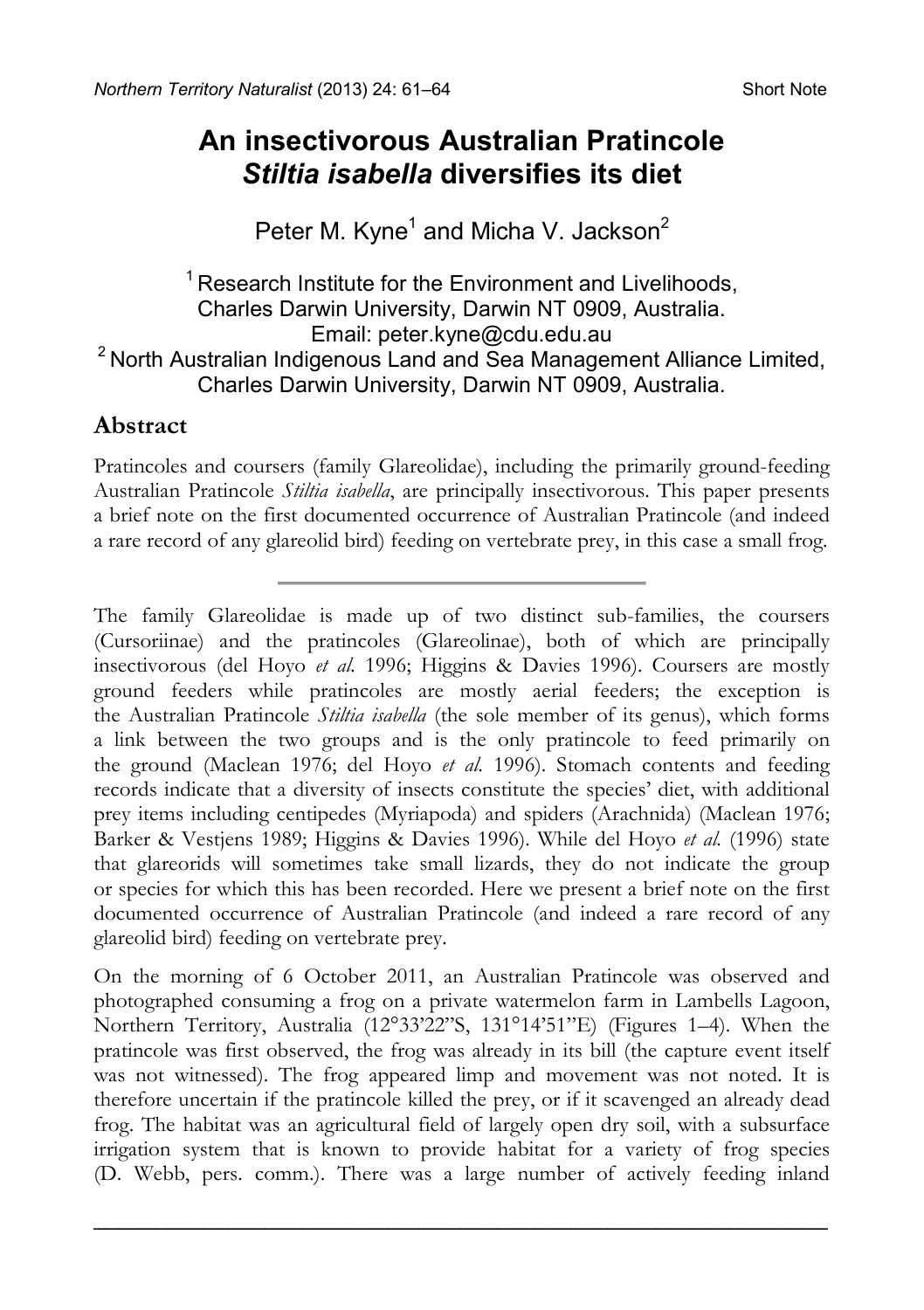shorebirds present on the property, including an estimated 1000+ Little Curlew *Numenius minutus* and smaller numbers of Oriental Plover *Charadrius veredus* and Australian Pratincole.

Based on reported measurements of bill length in Australian Pratincole  $(\sim 12-16 \text{ mm})$ ; Higgins & Davies 1996), the size of the frog was estimated to be <20 mm snout to vent length (SVL). While a definitive identification of the frog (Figures 5–6) is not possible given the distance of the observation, the most likely species can be inferred based on its general form and structure and the occurrence of local fauna (based on Tyler & Davies 1986; Tyler & Knight 2009; S. Richards, pers. comm.). The general form, leg length, toe length, unwebbed toes, and the lack of brown speckles and flecks on the belly rule out the Cane Toad *Rhinella marina*. Frogs of the family Hylidae (tree frogs including the genera *Litoria* and *Cyclorana*) can be discounted due to the lack of webbing and the lack of adhesive discs on the toes. General form, unwebbed toes and white belly match that of the Marbled Frog *Limnodynastes convexiusculus* and the Ornate Burrowing Frog *Platyplectrum ornatum* (family Limnodynastidae), although



**Figures 1–4.** Australian Pratincole *Stiltia isabella*, Lambells Lagoon, Northern Territory, 6 October 2011, feeding on a frog, most likely of the genus *Crinia*. (Micha V. Jackson)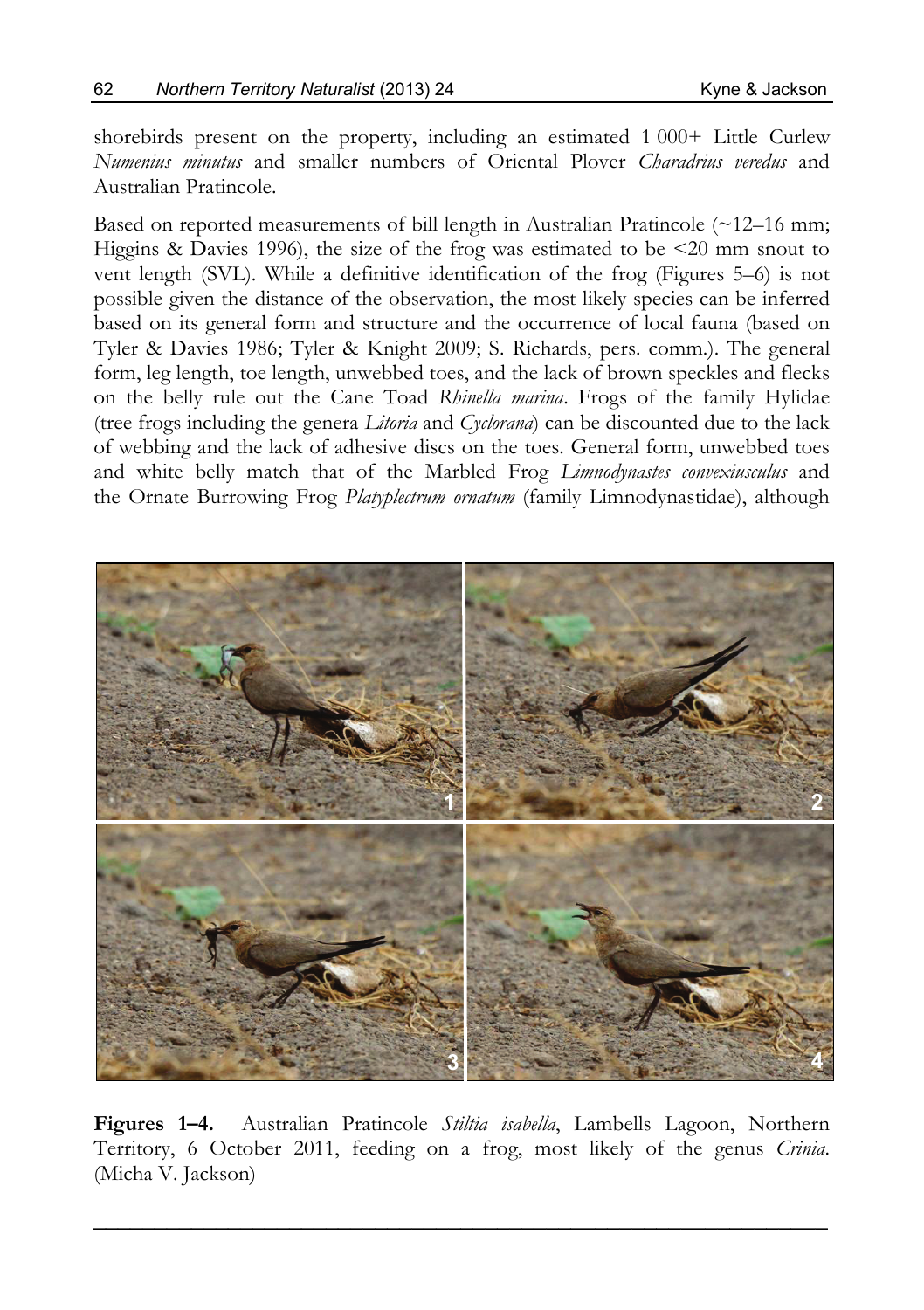both of these are larger frog species (*L. convexiusculus* up to 61 mm SVL, *P. ornatum* up to 45 mm SVL; Tyler & Knight 2009). The apparent white belly, long legs and lack of digital discs means that it is not the Northern Territory Frog *Austrochaperina adelphe*, the only frog of the family Microhylidae found in the region. The unwebbed toes and small size are consistent with frogs of the family Myobatrachidae; the long legs and body shape do not match *Uperoleia* species (native toadlets), but observable features, including small size, are consistent with froglets of the genus *Crinia* (Bilingual Froglet *C. bilingua* and Remote Froglet *C. remota*), which are known locally (S. Richards, pers. comm.) and represent the most likely candidates.

Species are often categorised, in a simplified form, as either generalist (opportunist) or specialist feeders (Glasser 1982). However, there can be variation in diet between individuals within a population (Durell 2000) and plasticity of diets can result from opportunities to exploit different prey which are energetically beneficial. While the Australian Pratincole can be considered a specialist insectivore, pratincoles on the



**Figures 5–6.** Enlarged photos of a frog, most likely of the genus *Crinia*, consumed by an Australian Pratincole *Stiltia isabella*, Lambells Lagoon, Northern Territory, 06 October 2011, showing two diagnostic features: **5.** Lack of webbing and lack of digital discs on the toes; **6.** White belly. (Micha V. Jackson)